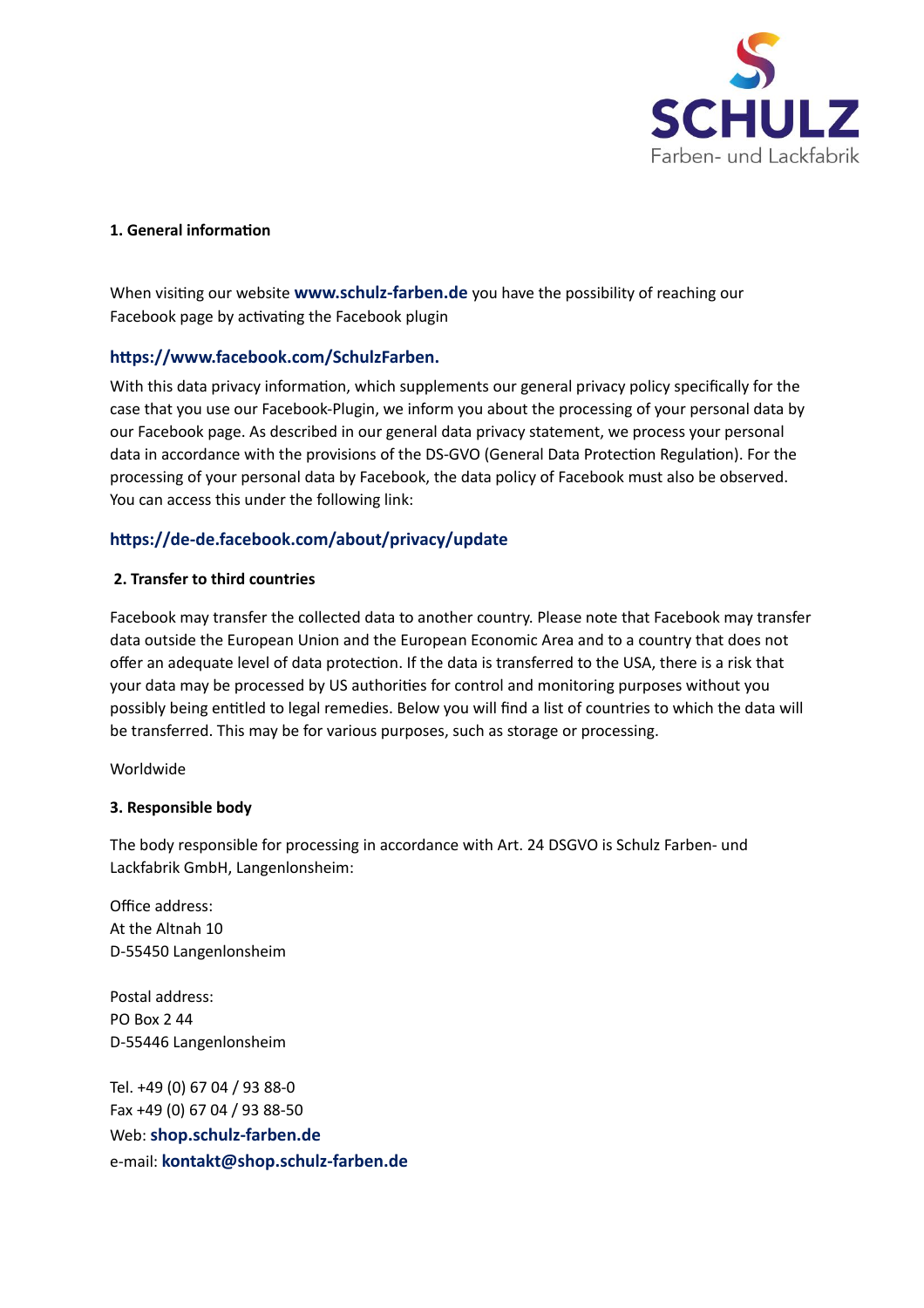Register court: Amtsgericht Bad Kreuznach HRB 3316 USt-ID No.: DE172294447 Managing directors: Michael Schulz, Andreas Spies Data protection officer for Schulz Farben- und Lackfabrik GmbH:

#### **[ebner-business-partners@t-online.de](mailto:ebner-business-partners@t-online.de)**

The agreement accessible under the following link and concluded between Schulz Farben- und Lackfabrik GmbH, Langenlonsheim, and Facebook

## https://www.facebook.com/legal/terms/page\_controller\_addendum

comes into effect insofar as the Schulz Farben- und Lackfabrik GmbH and

Facebook Ireland Ltd. 4 Grand Canal Square Dublin 2 Ireland Contact: **h8ps://www.facebook.com/help/contact/2061665240770586** 

Data protection officer for Facebook:

### **h8ps://www.facebook.com/help/contact/540977946302970**

are jointly responsible in accordance with the provisions of Art. 26 para. 1 DSGVO

#### **4. Scope and manner of data processing**

If you visit the Facebook page of Schulz Farben- und Lackfabrik GmbH and communicate with this page, we process your personal data as described below:

- i. Your public profile information (including the display name)
- ii. In the event of interaction with the Facebook page of Schulz Farben- und Lackfabrik GmbH, in that
	- a) you post a contribution with your personal data;
	- b) you enter your personal data using the comment function under contributions;
	- c) you contact Schulz Farben- und Lackfabrik GmbH via Messenger with your personal data;
- iii. In the event of interaction with the Facebook page of Schulz Farben- und Lackfabrik GmbH, Facebook Insights processes your data (statistical data on page usage). Further information about the processing of Insights data in case of interaction with the Facebook page of Schulz Farben- und Lackfabrik GmbH can be found here:

### https://de-de.facebook.com/legal/terms/information\_about\_page\_insights\_data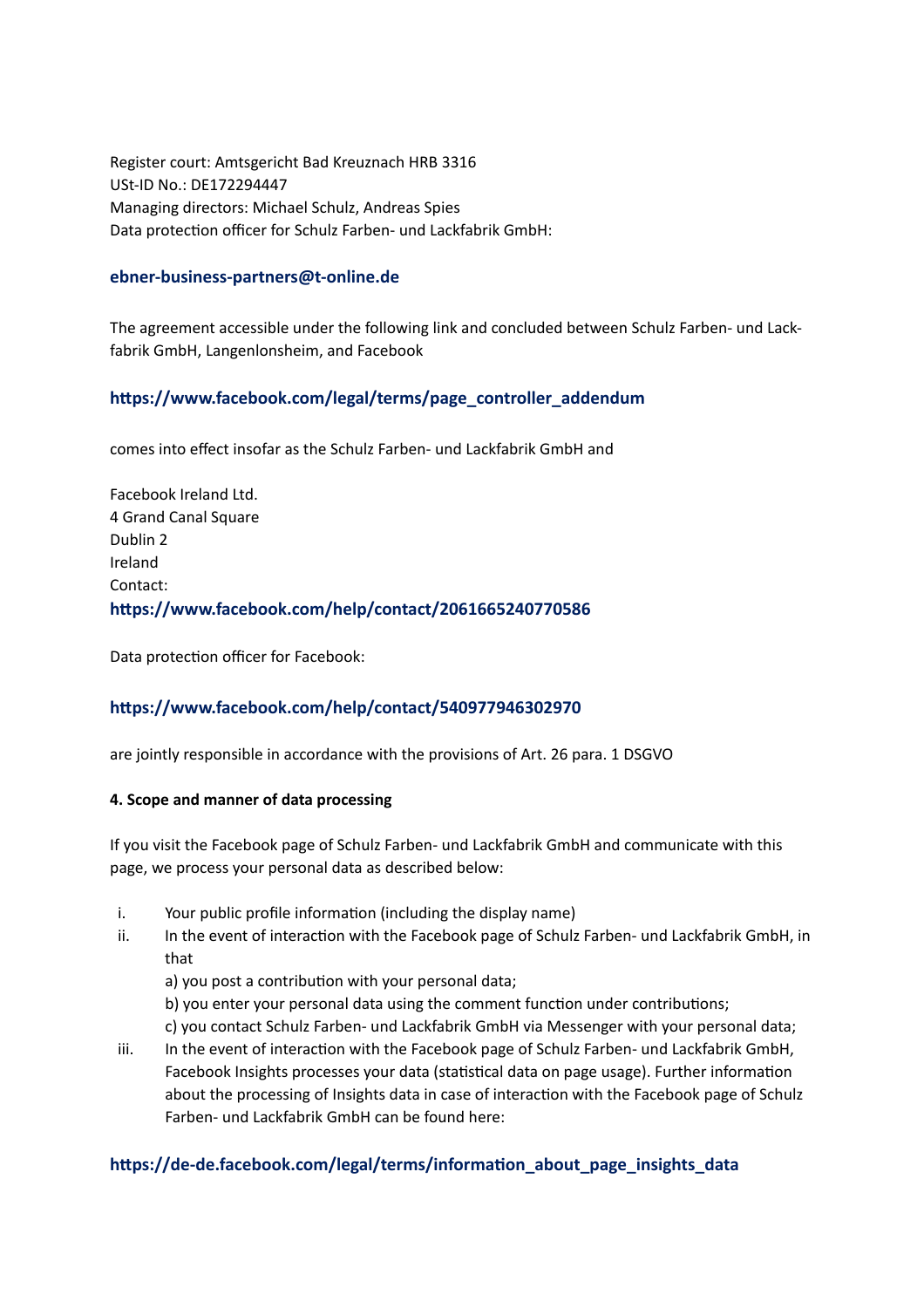Messages from Facebook users of the Facebook page of Schulz Farben- und Lackfabrik GmbH as well as the master data of the corresponding user profile are also processed outside this Facebook page in systems in the area of responsibility of Schulz Farben- und Lackfabrik GmbH. The data will be deleted after 6 months; for data on the Facebook page of the Schulz Farben- und Lackfabrik GmbH the deletion regulations of Facebook apply.

If you contact us by e-mail or via Facebook Messenger, communication is not encrypted.

# 5. Data collection and use in accordance with Art. 6 para. 1b DSGVO for processing your contact **details**

We collect personal data on the basis of the General Data Protection Regulation if you voluntarily provide us with this data when establishing contacting with us (e.g. via contact form or e-mail). Mandatory fields are marked as such, because in these cases we require the data to process your contact details and you cannot send the contact without filling them out. Which data is collected can be seen from the respective input forms. We use the data you provide to process your inquiries. Your data will be deleted after your contact has been completely processed.

### **6. Cookies and web analysis based on legitimate interests in accordance with Art. 6 para. 1f DSGVO**

In order to make your visit to our website attractive and to enable the use of certain functions, to display suitable products or to utilize it for market research, we use so-called cookies on various pages. This serves to safeguard our predominantly legitimate interests in an optimized presentation of our offer within the context of a weighing of interests. Cookies are small text files that are automatically stored on your terminal device. Some of the cookies we use are deleted after the end of the browser session, i.e. after closing your browser (so-called session cookies). Other cookies remain on your terminal device and enable us to recognize your browser the next time you visit us (persistent cookies). The duration of the storage can be found in the detailed description of the cookies used in the general data privacy statement.

### **7. Facebook**

The Facebook data policy provides an overview of the legal basis for the processing of your personal data by Facebook:

# https://de-de.facebook.com/about/privacy/update

and keeps a further link to detailed information on the legal basis

# https://www.facebook.com/about/privacy/legal\_bases

in readiness.

Schulz Farben- und Lackfabrik GmbH deletes personal data in systems operated under its responsibility as soon as they are no longer required for the purposes mentioned.